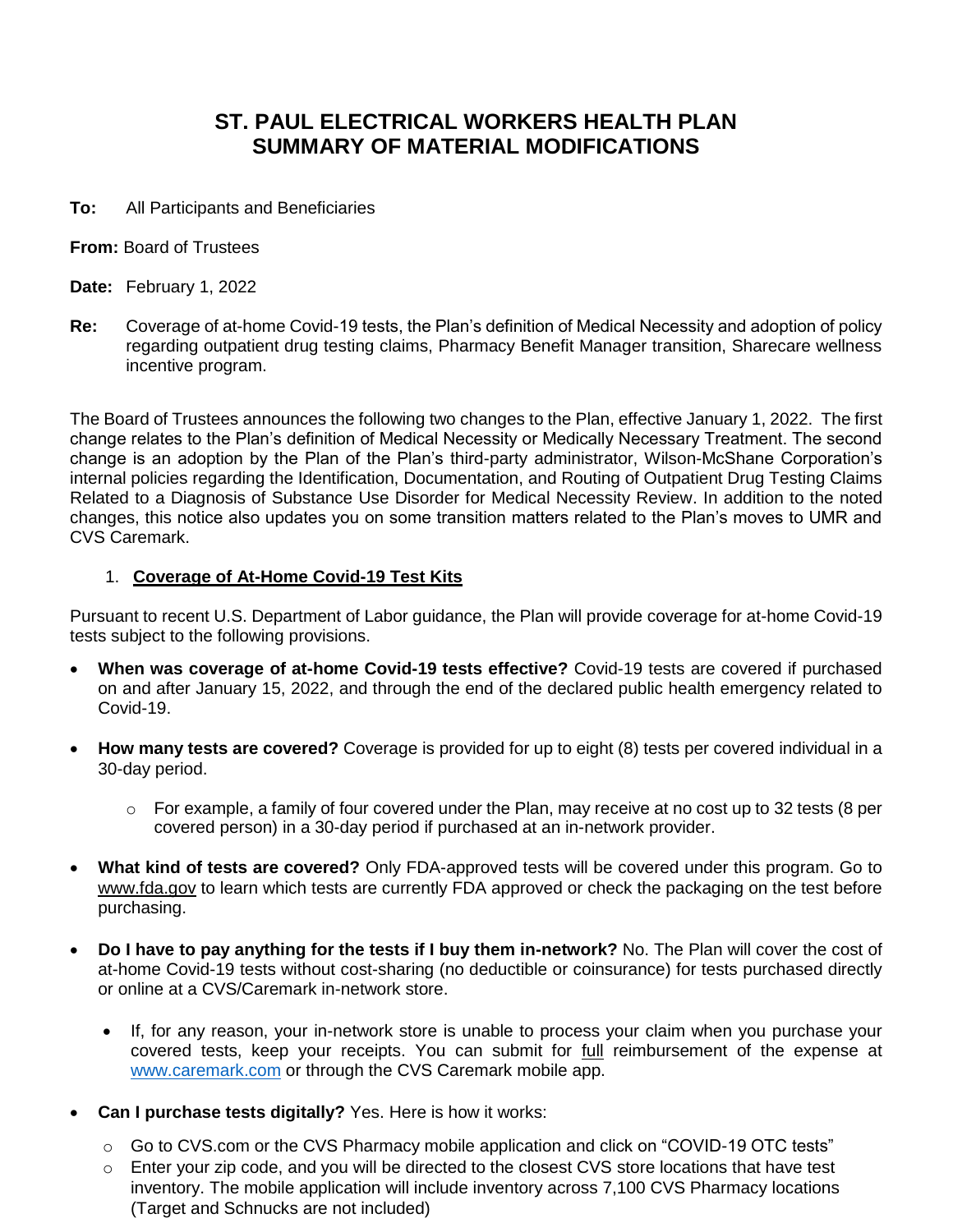- o Select OTC tests and enter the required information.
- $\circ$  You will be sent a confirmation and within an hour of order confirmation, you can pick up your OTC tests at the CVS store. If you do not pick up your order within 72 hours, it will be cancelled.
- o Soon you will also have the option of selecting a "delivery" option during checkout to ship to your home. Shipping fees may apply.
- **What if I purchased the tests out-of-network?** If you purchase tests from an out-of-network pharmacy, your reimbursement will generally be the actual amount you paid per test or \$12 per test, *whichever is less*. If you purchased at-home Covid-19 tests at an out-of-network pharmacy, you must submit for reimbursement of your expenses at [www.caremark.com](http://www.caremark.com/) or through the CVS Caremark mobile app.
- **What if I already bought and paid for tests before receiving this notice?** If you purchased tests previously and have your receipts for the purchase, you can submit for reimbursement online through www.caremark.com or the CVS Caremark mobile app.
- **Free at-home Covid-19 Tests:** Every home in the U.S. is eligible to order 4 free at-home Covid-19 tests. Go to www.COVIDtests.gov to order your free at-home Covid-19 tests.
- **Important note:** Covered at-home Covid-19 tests include only those for at-home medical use by you or your covered household family members. Tests for employment purposes, resale, or travel requirements will not be covered or reimbursed under this program.

## 2. **Prescription Drug Benefit Manager Conversion from Prime Therapeutics to CVS/Caremark**

As the Board of Trustees previously announced, the Plan changed its Pharmacy Benefit Manager provider from Prime Therapeutics to CVS Caremark, effective January 1, 2022. The Board of Trustees made this transition in the best interests of the Plan and its participants to continue to provide a comprehensive prescription drug benefit at a prudent cost.

As a result of this transition, there are no changes to the Plan's Prescription Drug Schedule of Benefits. There are no changes to the Plan's copay structure whether at retail or mail order, whether your drugs are brand, generic or specialty. There are no changes to the Plan's annual out-of-pocket limits for prescription drugs. The Schedule of Benefits remains the same.

However, invariably any time a transition of this nature takes place, individual members may be impacted by the change of pharmacy benefit managers. For example, certain prescription drugs in the Prime Therapeutics formulary may be replaced by a different prescription drug in the CVS Caremark formulary. Additionally, certain internal programs that Prime Therapeutics may have offered to assist Plan participants may not be offered by CVS Caremark or may be replaced by a different program or programs they offer. As an example, the Prime Therapeutics copay maximization program is not currently in place with CVS Caremark. However, the Trustees may elect to implement a similar type of program in the future. Participants will be notified of any other copay assistance type programs as they become available.

If you are a participant who has questions regarding this transition, please contact the Fund Office for assistance.

### 3. **Sharecare Wellness Incentive Program**

As the Board of Trustees previously announced, the Plan also changed its medical network provider from Blue Cross Blue Shield of Minnesota (BCBSMN) to UMR, effective January 1, 2022. Similarly to the Pharmacy Benefit Manager change noted above, certain programs offered under BCBSMN are not currently available, or may be different under UMR. As an example, the Sharecare wellness incentive program under BCBSMN is not offered under UMR. However, the Trustees may elect to implement a new wellness program in the future and you will be notified if that should occur.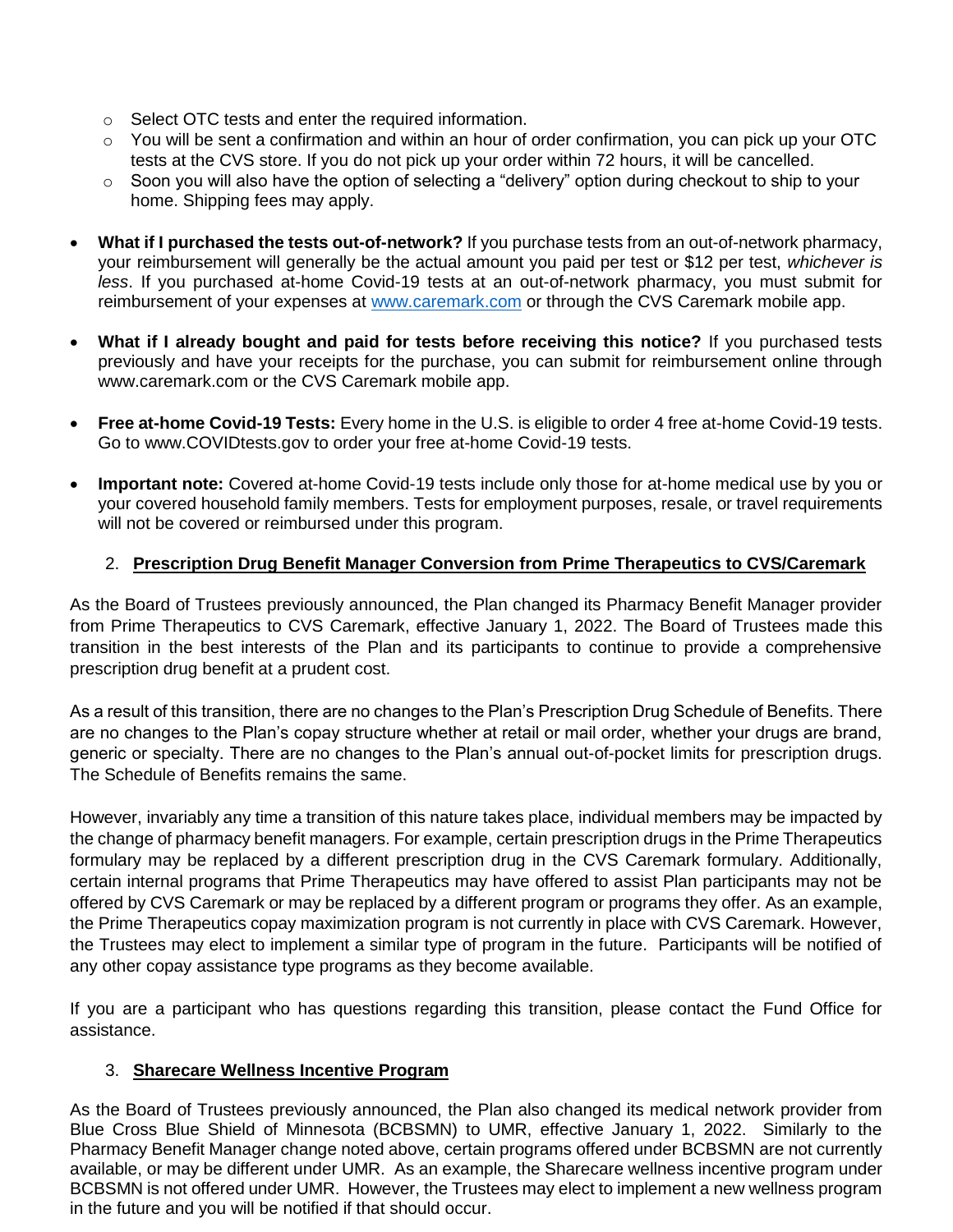## 4. **Plan's definition of Medical Necessity or Medically Necessary**

Effective January 1, 2022, the Board of Trustees has amended the Plan to update its definition of Medical Necessity or Medically Necessary to incorporate language providing that for the medical benefit section of the Plan, the Plan will be relying upon United Healthcare to make Medical Necessity determinations consistent with United Healthcare's internal medical guidelines which are incorporated into the Plan by reference. It is important to note that the Plan has always relied upon its medical network provider to make such determinations. This language clarifies the long-standing approach to operating the Plan and making these determinations.

The Plan's definition of Medical Necessity or Medically Necessary will now provide as follows:

**Medical Necessity or Medically Necessary** means medical care and treatment that meets all the following conditions:

- A health intervention for the purpose of treating a medical condition;
- The most appropriate Supply or level of service, considering potential benefits and harms to the patient;
- Known to be effective in improving health outcomes. For new interventions, effectiveness is determined by scientific evidence. For existing interventions, effectiveness is determined first by scientific evidence, then by professional standards, then by expert opinion; and
- Cost-effective for this condition compared to alternative interventions, including no intervention. "Cost-effective" does not necessarily mean lowest price.
- It is specifically allowed by the licensing statutes that apply to the Provider that renders the service.
- With respect to confinement in a Hospital, Medical Necessity further means that the medical condition requires confinement, and that safe and effective treatment cannot be provided as an outpatient.

The Plan has retained UMR as the medical network provider for the Plan's medical benefits. Unless otherwise stated in the Plan, in determining whether a treatment or service is Medically Necessary under the Plan's medical benefits, the Board of Trustees will rely upon UMR to make such determinations consistent with UMR's medical policies which are also herein incorporated into the Plan by reference.

5. **Effective January 1, 2022, the Plan adopts the following Exhibit E, the policy of Wilson-McShane Corporation for the Identification, Documentation, and Routing of Outpatient Drug Testing Claims Related to a Diagnosis of Substance Use Disorder for Medical Necessity Review**

## **Exhibit E**

This Exhibit E outlines Wilson-McShane and the Plan's policy for identifying and routing medical claims for outpatient drug testing related to substance use disorders for medical necessity review by an outside party. The intent of this procedure is to ensure parity of benefits being applied to mental health and substance use claims.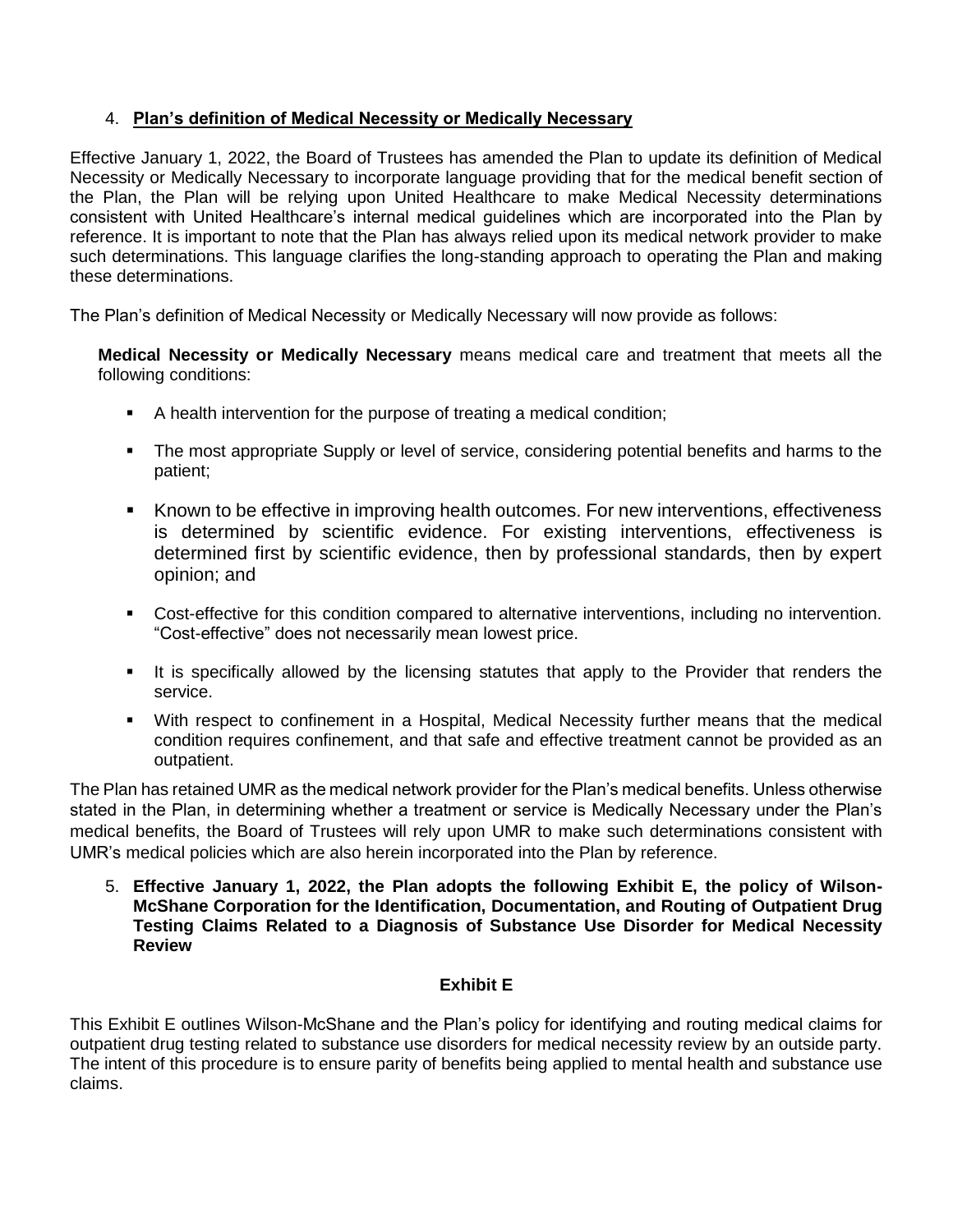## **Policy**

Any outpatient drug testing claims with a diagnosis, at any level (primary, secondary, tertiary, etc.), of substance use disorder will be processed as follows:

- 1. The claims examiner will review any information, including clinical edits, suspensions, medical policy, or corresponding medical records, associated with the claim or a specific claim line to determine whether a medical necessity review is required.
	- a. If medical necessity review is required, the claims examiner will, following the procedures specific to the system/network on which the claim is handled:
		- i. Deny or pend the claim and request any necessary records from the submitting provider.
		- ii. The examiner will document the reason for the denial and the request for records.
	- b. If medical necessity review is not required, the claims examiner will apply the Plan's participant cost share (including coinsurance, deductible, and co-payments) as well as the appropriate network negotiated rate and/or usual and customary pricing) and approve the claim or claim line.
- 2. If additional medical records are required, the claims examiner will, following the procedures specific to the system/network on which the claim is handled, document the request for additional records in the system log, and including the following information:
	- a. Claim Number
	- b. Date of Request
	- c. Name of Provider
	- d. Clinical edit, suspension, or medical policy reference on which the request for records is based
	- e. Claims examiner name.
- 3. Upon receipt of the requested medical records, the claims examiner will, following the procedures specific to the system/network on which the claim is handled, document the receipt of the requested documents in the system log, and include the following information:
	- a. Claim Number
	- b. Date of Request
	- c. Provider
	- d. Clinical edit, suspension, or medical policy reference on which the request for review of medical necessity is based
	- e. Claim examiner name
	- f. Description of received documents
- 4. The claims examiner will, following the procedures specific to the system/network on which the claim is handled, send the request for review of medical necessity to the appropriate outside reviewing entity for the Plan. The claims examiner will document the request for additional records in the system log, and including the following information:
	- a. Claim Number
	- b. Date of Request
	- c. Provider
	- d. Clinical edit, suspension, or medical policy reference on which the request for review of medical necessity is based
	- e. Name of outside medical review entity